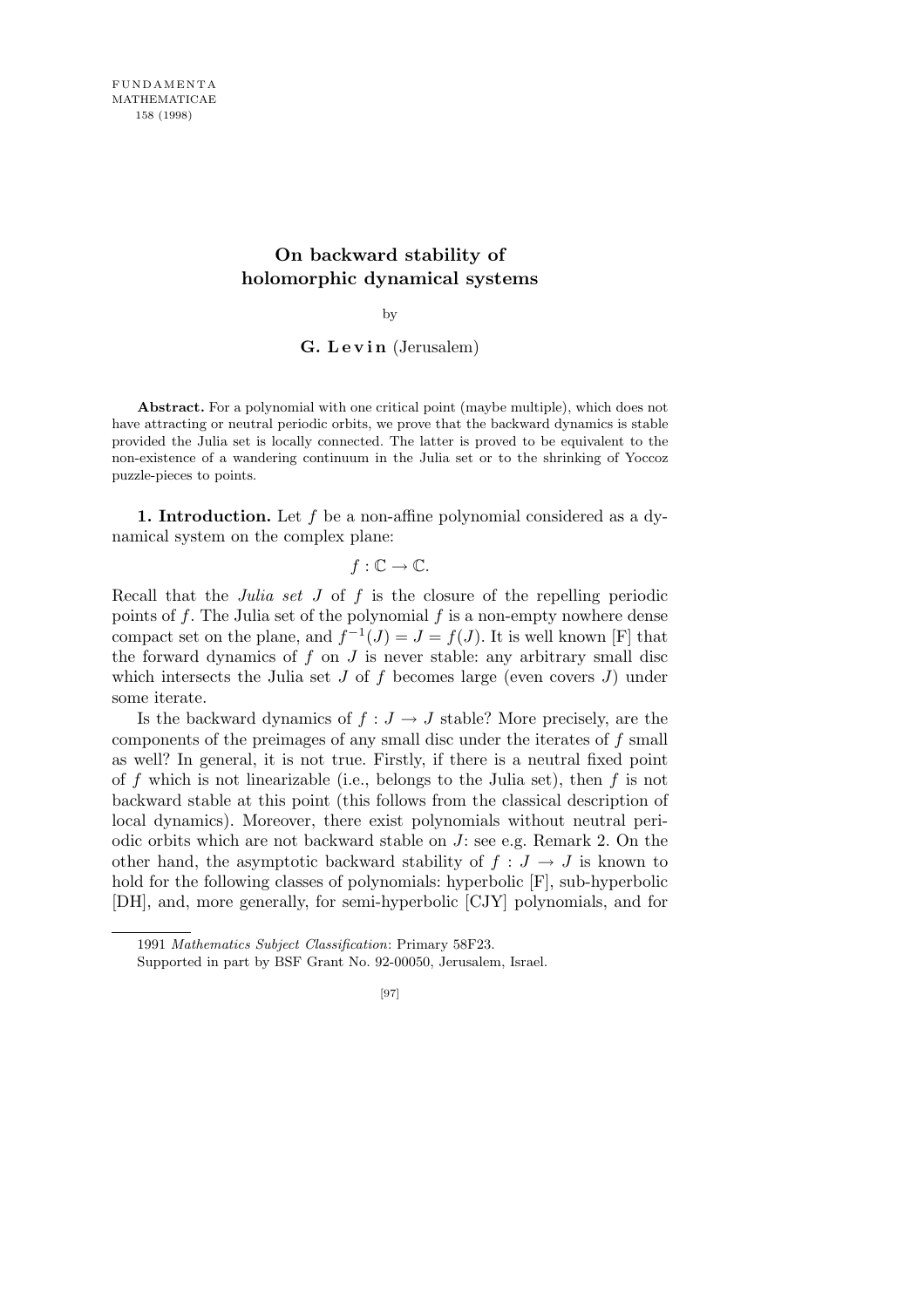98 G. Levin

Collet–Eckmann maps [Pr]. One of the results of the present paper is that the backward dynamics is stable for any polynomial of the form  $z^{l} + c_{1}$  having locally connected Julia set (and all periodic points repelling). This is a consequence of Theorem 1 below.

In what follows we assume that all periodic points of the map  $f : \mathbb{C} \to \mathbb{C}$ are repelling (for maps with neutral points, see Remark 3). This implies in particular that the compact *J* is *full*, i.e., the complement  $\mathbb{C}\setminus J$  is connected.

By a *continuum* we always mean a connected compact non-one-point set.

DEFINITION. A continuum  $K \subset J$  is called *wandering* if

 $f^{n}(K) \cap f^{m}(K) = \emptyset$  for any non-negative  $n \neq m$ .

THEOREM 1. Let  $f(z) = z^l + c_1$ , and assume that the Julia set J of f is *connected. Then the following conditions are equivalent*:

- (a) *J is locally connected*,
- (b) *no continuum*  $K \subset J$  *is wandering.*

Remark 1. The results and the ideas of the paper are expected to be true for all polynomials without attracting or neutral periodic orbits. (In fact, the proofs hold in the general case, except for Theorem 2 of Sect. 3, where modifications are needed: work in progress.) Nevertheless, there is a natural bound for generalizations: in the thesis of Pascale Roesch [R], a rational function is constructed (having attracting fixed points) which has a wandering continuum inside the locally connected Julia set.

In Section 2 we give a characterization of an arbitrary wandering continuum as an intersection of Yoccoz pieces. (This concerns the infinitely renormalizable case as well.) Thus, an equivalent statement of the theorem is:

*The Julia set is locally connected if and only if the Yoccoz pieces shrink to points.*

From this point of view, the implication (b)*⇒*(a) (the pieces shrink *⇒* the Julia set is locally connected) is well known and is used (after Yoccoz) to prove local connectivity. The statement (a)*⇒*(b) is proved in Section 4 and the proof is based on Theorem 2 of Section 3.

Let us write down two consequences of Theorem 1.

The first corollary was, in fact, a motivation for the present paper. One should compare it with Mañé's Lemma [Ma].

Corollary 1 (Backward stability). *If the Julia set J of the polynomial*  $f(z) = z<sup>l</sup> + c<sub>1</sub>$  *is locally connected, then for every*  $\varepsilon > 0$  *there exists*  $\delta > 0$ *such that*, *for any point x of the plane*, *and for any component V of the* preimage  $f^{-n}(B(x, \delta)), n = 1, 2, ...,$  of the disc  $B(x, \delta) = \{z : |z - x| < \delta\},\$ *the diameter of*  $V$  *is less than*  $\varepsilon$ *.*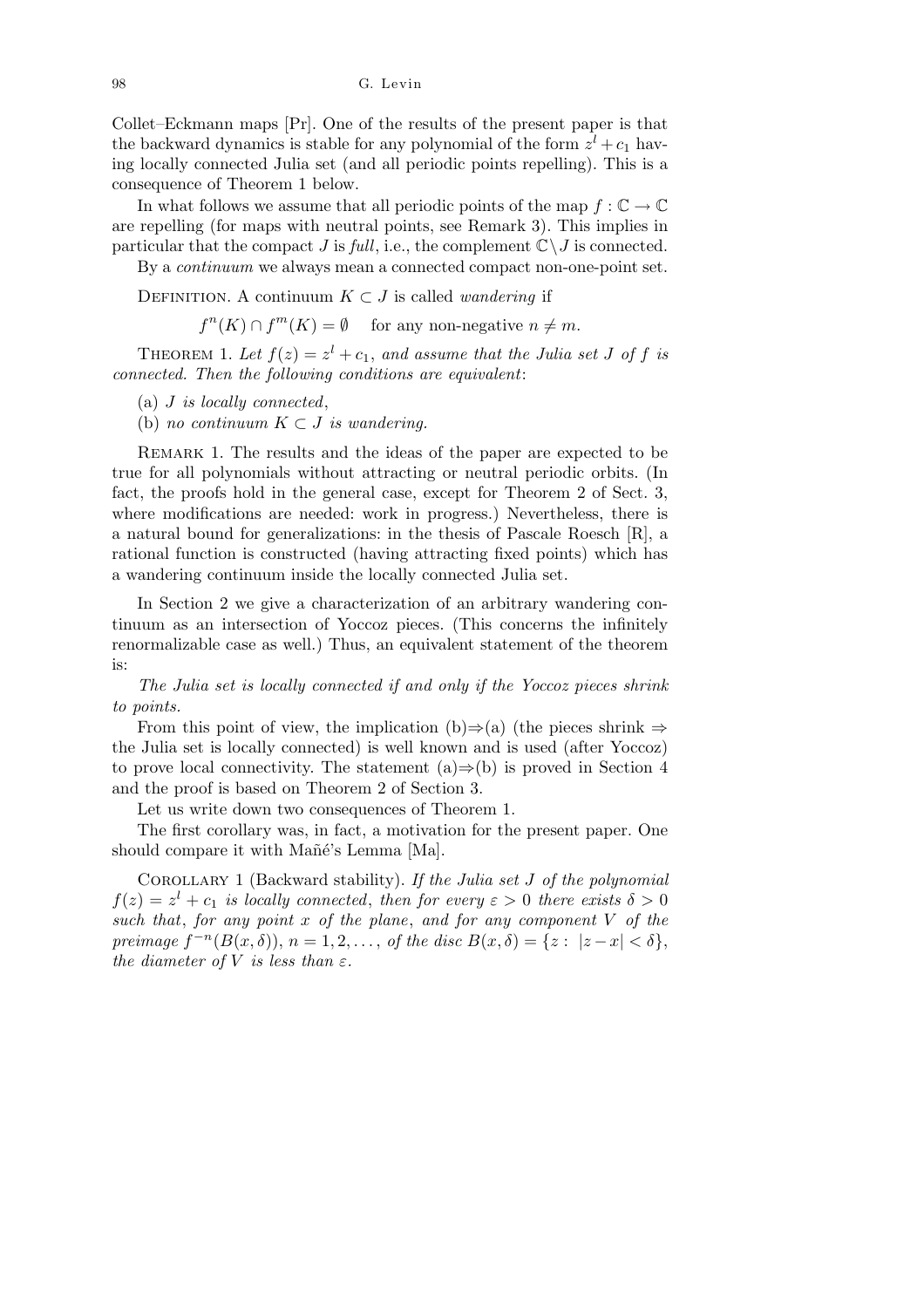The following polynomials (without attracting and neutral periodic orbits) are shown to have locally connected Julia set: all finitely renormalizable quadratic polynomials  $z^2 + c_1$  ([Y], [H], [Mi2]); special infinitely renormalizable quadratic polynomials [Ly]; all  $z^{l} + c_{1}$  with  $c_{1}$  real [LvS].

Let again *f* be a polynomial  $z^l + c_1$  and, moreover, let *f* be infinitely renormalizable. Then there exists a maximal sequence of nested Julia sets  $J_i$  of the renormalizations of  $f$  which contain the critical point  $c = 0$  (see [McM]). If

$$
J_{\infty} = \bigcap_{i=1}^{\infty} J_i \neq \{0\},\,
$$

such a polynomial is called *non-degenerate* in [P-M]. As  $J_{\infty}$  is wandering, an immediate consequence of Theorem 1 is the following statement (which can also be proved by the methods of [P-M]):

COROLLARY 2. Let  $f(z) = z^l + c_1$  be infinitely renormalizable and non*degenerate. Then the Julia set of f is not locally connected.*

REMARK 2. First striking examples of infinitely renormalizable quadratic polynomials with Julia set not locally connected are due to A. Douady (see [Mi2]). A simpler and more general approach is developed in [P-M]. Note that any known such polynomial is non-degenerate [P-M]. Finally, observe that Douady's polynomials are *not* backward stable.

REMARK 3. In fact, the proofs in the paper hold (with minor changes) in the presence of Cremer points (since the Julia set is full in this case as well). As *f* having a Cremer point is backward stable it gives yet another proof of local disconnectedness of the Julia set of polynomials with such points.

**Acknowledgments.** I am indebted to Feliks Przytycki for stimulating and helpful discussions which initiated the present work, and to Alexander Blokh and the referee for many valuable suggestions, and particularly for pointing out a vague step in a proof in the first version of the paper. While working on the revised version, I became acquainted with the thesis of Jan Kiwi [Ki], which seems to be closely related to Theorem 2 of the present paper, and with the thesis of Pascale Roesch [R] (see Remark 1). I thank Alexander Blokh and Tan Lei for these references.

**2. Yoccoz's structure.** In this section we describe all wandering continua (if any) via the Yoccoz structure, and prove the easier part of Theorem 1: "no wandering continuum *⇒* Julia set is locally connected". Given a polynomial *f* of degree  $l \geq 2$  with all periodic points repelling, let us build its Yoccoz structure (cf. [H], [Mi2], [Y]).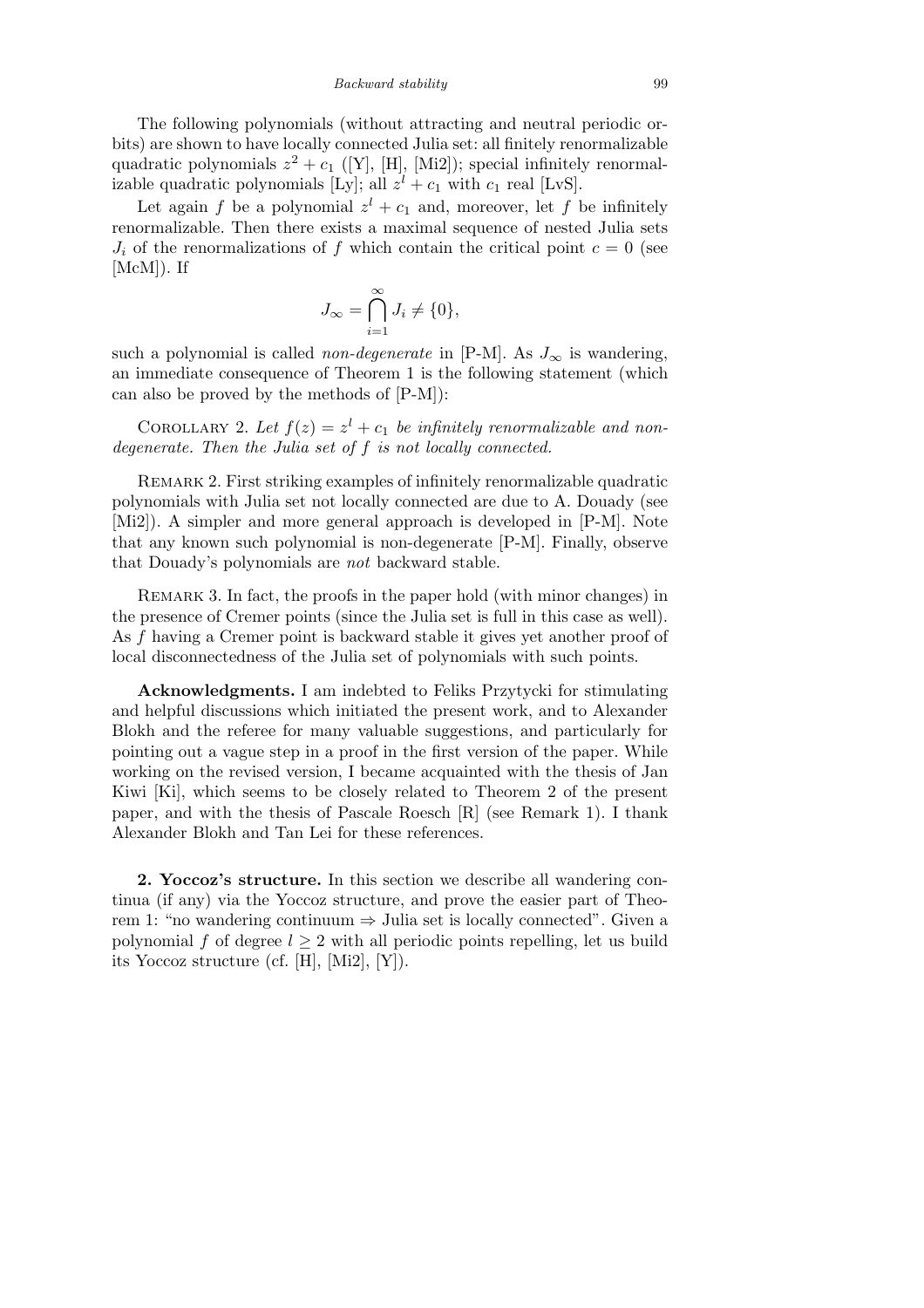100 G. Levin

Denote by  $\beta_1, \ldots, \beta_{l-1}$  those fixed points of *f* which are the landing points of  $l-1$  external rays of  $f$  of external arguments  $0, 1/(l-1), 2/(l-1)$ ,  $\ldots$ ,  $(l-2)/(l-1)$  respectively (i.e., fixed by *f*). Let  $\alpha$  be the remaining fixed point of *f*. Assume for simplicity the Julia set is connected. Then  $\alpha$ is the landing point of finitely many external rays with non-zero rational combinatorial rotation number  $p/q$ , where  $q \ge 2$  (see e.g. [Mi1]).

Let  $R_1, \ldots, R_{q'}$  be all external rays landing at  $\alpha$ . Fix an equipotential curve *Γ*, and let  $W_0$  be a bounded component of  $\mathbb{C} \setminus \mathbb{C}$ . The components of  $W_0 \setminus \bigcup_{i=1}^{q'} R_i$  are called the *Yoccoz* (*open*) *pieces of depth zero*  $Y_0^{(i)}$  $a_0^{\tau(i)}$ ,  $1 \leq$ *i* ≤ *q*'. All components of the preimages  $f^{-k}(Y_0^{(i)})$  $\sigma_0^{(i)}$ ,  $1 \leq i \leq q'$ , are the *open pieces of depth*  $k \geq 0$ . Let  $Y_0 \supset Y_1 \supset Y_2 \supset \ldots$  be a sequence of nested pieces. Denote by

$$
K = \bigcap_{n=1}^{\infty} \overline{Y}_n
$$

the non-empty intersection of their closures. *K* is either a point, or a continuum. Now we distinguish two cases.

(1) Every continuum *K* obtained as above is wandering. Then *the final Yoccoz structure is the union of the pieces of all depths constructed above*.

(2) For some continuum *K* as above, and for some positive integers *n, m*  $(n \neq m)$ ,  $f^{n}(K) \cap f^{m}(K) \neq \emptyset$ . By the construction, either

$$
f^n(K) = f^m(K)
$$

or  $f^{n}(K)$  intersects  $f^{m}(K)$  at the point  $\alpha$  (see [McM]). Because the combinatorial rotation number of  $\alpha$  is rational, in the latter case again  $f^{n'}(K)$  =  $f^{m'}(K)$  (with other  $n' \neq m'$ ). In either case an image  $J_1$  of  $\tilde{K}$  under an iterate of *f* must contain a critical point of *f* (otherwise *K* would be a point: see e.g. [Mi2]), so that  $f^{N_1}(J_1) = J_1$  for some *minimal*  $N_1 \geq 2$ . Let  $Y_{n_1}$  be a piece of depth  $n_1$  so that  $J_1 \subset \overline{Y}_{n_1}$  and, moreover,

$$
J_1 = \{ x \in \overline{Y}_{n_1} : f^{iN_1}(x) \in \overline{Y}_{n_1}, i = 0, 1, \ldots \}
$$

(a renormalization of  $f$ ). Call  $N_1$  the *period* of this renormalization. Define the *Yoccoz structure of the first renormalization* as the union of the previous pieces up to depth  $n_1 - 1$ . Then repeat the procedure. Namely, let  $\alpha_1 \in J_1$ be a dividing fixed point of  $f^{N_1}: J_1 \to J_1$ . It is the landing point of finitely many (but at least two) external rays of *f*. The forward images of these rays under iterates of  $f$  divide the piece  $Y_{n_1}$  and all other pieces of depth  $n_1$  of the previous (first) renormalization, which are met by the forward trajectory of *J*1, into finitely many components (since the rays are periodic). Call them *the zero depth pieces of the structure of the second renormalization*. Taking all the components of their preimages under  $f^k$ , we either finish the construction, or come to the next renormalization. Then we proceed as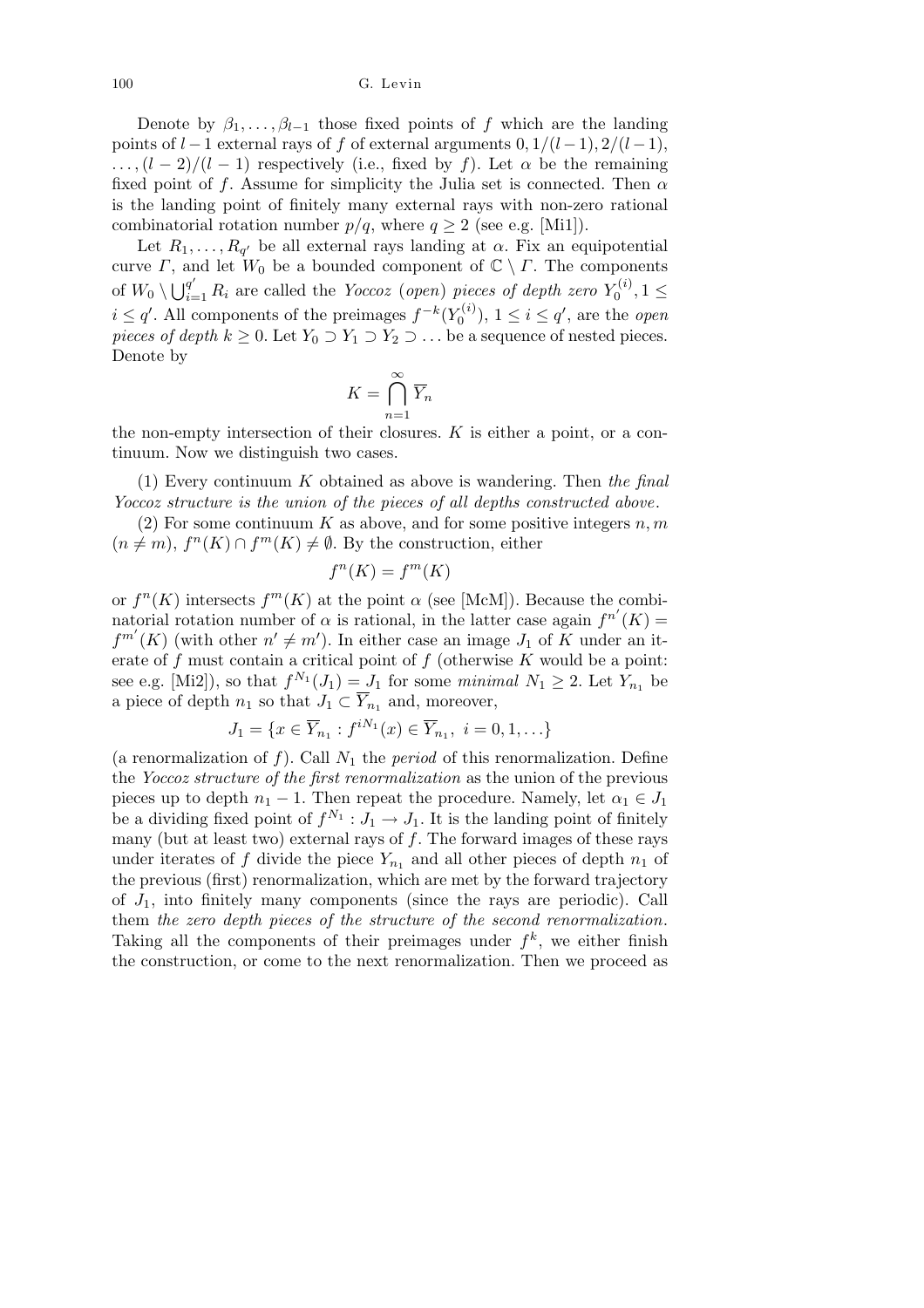before, constructing *the Yoccoz structure of the third renormalization*, and so on.

Define the *height* of a piece *Y* as the unique  $h \geq 0$  such that the boundary of *Y* contains arcs of equipotential  $f^{-h}(\Gamma)$ .

By construction, the intersection of a nested sequence  $Y^h$  of (closed) pieces, where *h* is the height of the piece  $Y^h$ , is either a point, or a wandering continuum as  $h \to \infty$  (we have proved this if the number of renormalizations is finite; if it is infinite, the intersection is wandering because the periods of the renormalizations tend to infinity). If there are no such continua, the intersection is a point. Then this gives a sequence of shrinking connected neighbourhoods in *J* for any point of *J* different from the boundary points of the pieces. (As for a boundary point *x* of a piece, the Julia set is always locally connected at *x*; see [Mi2] for details.) Thus, "no wandering continua *⇒* the Yoccoz pieces shrink to points", and, therefore, the Julia set is locally connected.

**3. Trees in the Julia set.** Here we construct a tree in the Julia set which will be used to prove: "Julia set *J* is locally connected  $\Rightarrow$  any continuum in  $J$  is non-wandering". (By a "tree" we mean a finite or countable union of arcs  $\Gamma_j$  so that  $\bigcup_{j=1}^i \Gamma_j$  intersects  $\Gamma_{i+1}$  at its end point.) Our standing assumption is that the Julia set *J* is locally connected.

Given a non-dividing fixed point of *f*, we construct the tree in *J* which generalizes the Hubbard tree for critically finite polynomials (see [DH]). Fix such a fixed point  $\beta$  (one of the points  $\beta_1, \ldots, \beta_{l-1}$  introduced at the beginning of Section 2). Let, say, the external argument of *β* be zero.

Since *J* is connected, locally connected, full (i.e., the complement  $\mathbb{C}\setminus J$  is connected), and *J* is nowhere dense, for any two points  $x, y \in J$  there exists a unique arc  $[x, y]$  (homeomorphic image of  $[0, 1]$ ) joining x and y inside *J*. Observe that any iterate  $f^{n}([x, y])$  is either the arc  $[f^{n}(x), f^{n}(y)]$ , or a finite tree which contains  $[f<sup>n</sup>(x), f<sup>n</sup>(y)]$ . (There are no closed loops in *J*.) Moreover, if the latter is the case, then  $[x, y]$  contains a critical point of  $f^n$ , and any extreme point of this tree different from  $f^{n}(x)$ ,  $f^{n}(y)$  is a critical value of  $f^n$ .

For the fixed point  $\beta$ , let us construct the tree  $T_{\beta}$  as follows. Let  $\gamma_1, \ldots$ *...,γ*<sub>*l*</sub><sub>−1</sub> be all the *f*-preimages of *β* different from *β*. Consider first the union (tree)

 $t = [\gamma_1, \beta] \cup \ldots \cup [\gamma_{l-1}, \beta].$ 

Then define

$$
T_{\beta} = \bigcup_{n=0}^{\infty} f^n(t).
$$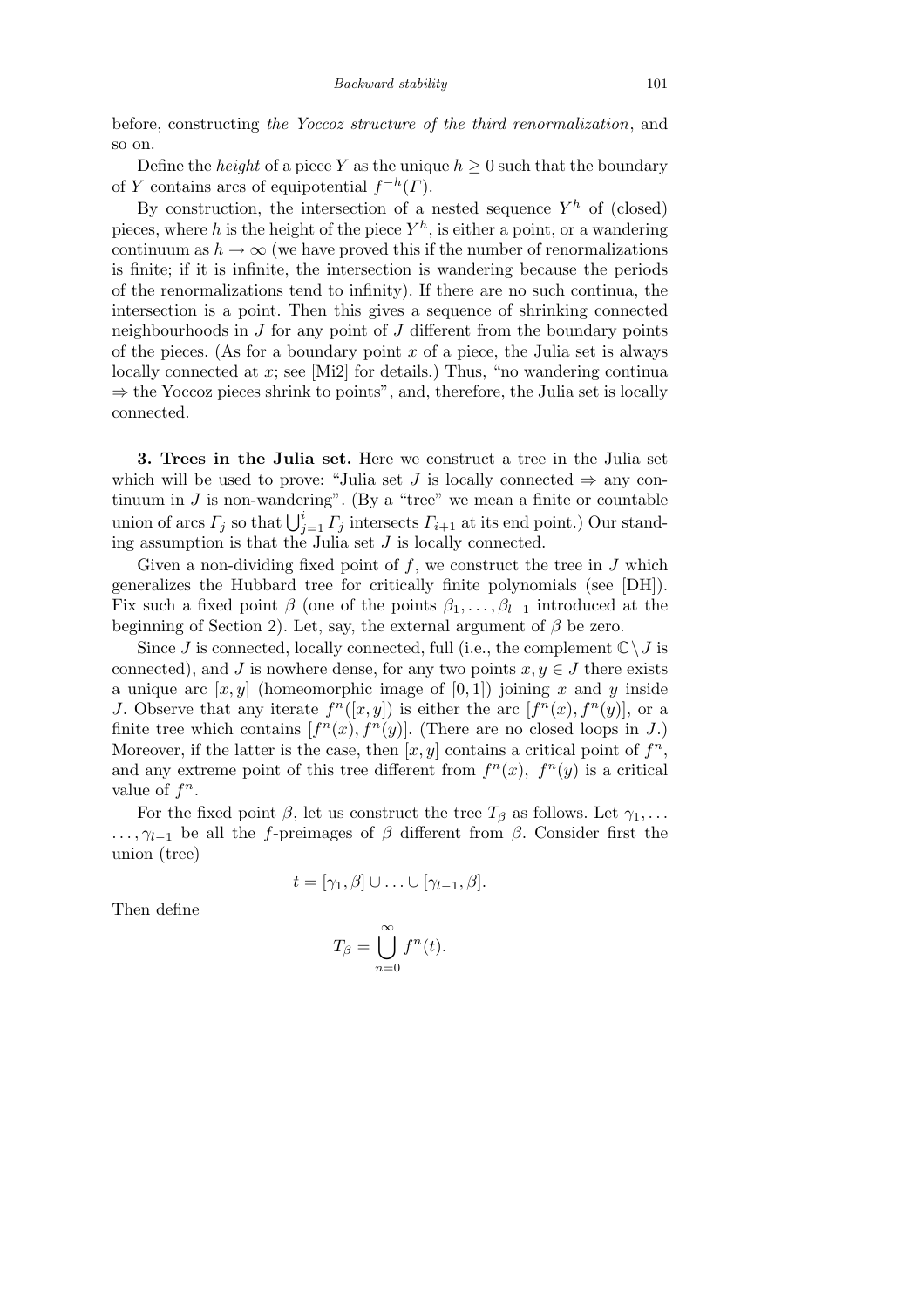Then  $T_\beta$  is a tree with (generally speaking) infinitely many branch points having remarkable properties (some of them) listed below.

**T1.** The tree *t* (and, hence,  $T_\beta$ ) contains the unique dividing fixed point *α*. Indeed, at least two different external rays land at *α*. Since *α* is fixed by f, all iterates of these rays again land at  $\alpha$ , and also have different first digits in the *l*-base expansions of their arguments. So they are in different sectors (components) of  $\mathbb{C} \setminus (t \cup r)$  where r is the union of the external rays to  $\beta$  and  $\gamma_i$ ,  $i = 1, \ldots, l - 1$ . So the meeting point  $\alpha$  belongs to *t*.

Similar considerations show that any point in *J* with at least 2 external arguments eventually (under iterates) hits *t*.

**T2.** The arc  $[\alpha, \beta]$  contains a critical point of *f*. Indeed, otherwise *f* maps  $[\alpha, \beta]$  onto itself and one-to-one. Then  $f : [\alpha, \beta] \to [\alpha, \beta]$  has an attracting fixed point. A contradiction. Similarly, each arc  $[\gamma_i, \gamma_j]$  and  $[\gamma_i, \beta]$ ,  $i \neq j$ ,  $i, j = 1, \ldots, l - 1$ , contains a critical point of *f* (because  $f(\gamma_i) = f(\gamma_j) =$  $f(\beta)$ ). So all the arcs meet at the critical point  $c = 0$ , which is therefore a branch point in *t* of order *l*. (Namely the number of edges of *t* landing at *c* is *l*. Formally this is a branch point if *l >* 2.) Note that this argument holds if one does not exclude the presence of Cremer fixed points. Then one gets in  $[\alpha, \beta]$  a point attracting at least from one side (this is either  $\alpha$  or  $\beta$ ), which is not possible by the "snail argument" [Mi1].

**T3.** The set  $T_\beta$  is forward invariant, i.e.  $f: T_\beta \to T_\beta$ .

**T4.**  $T_\beta$  is a tree. The branch points (we call them *vertices*) of the tree *T<sup>β</sup>* have the properties described in the following

THEOREM 2. Let  $f(z) = z^l + c_1$ . Then any vertex of  $T_\beta$  is either a *preimage under iterates of a critical point of f*, *or is a* (*pre*)*periodic point for f having at least three external arguments.*

This result (for  $l = 2$ ) follows from the main theorem of the theory of Thurston's laminations [Th] (see also [Ki]), but we give an independent, completely elementary, and purely topological proof of this fundamental fact (for all *l*).

*Proof of Theorem 2.* Set  $t_1 = f(t)$ . If  $t_1 \subset t$ , then there is nothing to prove (since in this case  $f^{n}(t) \subset t$  for any  $n > 0$ ). Otherwise  $t_1 \setminus t$  is an arc. Now we apply

LEMMA. Let  $T' \subset T_\beta$  be a finite subtree such that  $t \subset T'$ . Assume that  $f(T') \setminus T'$  consists of a unique arc *t*<sup> $\prime$ </sup>, and denote by *x*<sup> $\prime$ </sup> the base point of *t*<sup> $\prime$ </sup>, *i.e.*,

$$
x'=T'\cap \overline{t'}
$$

*.*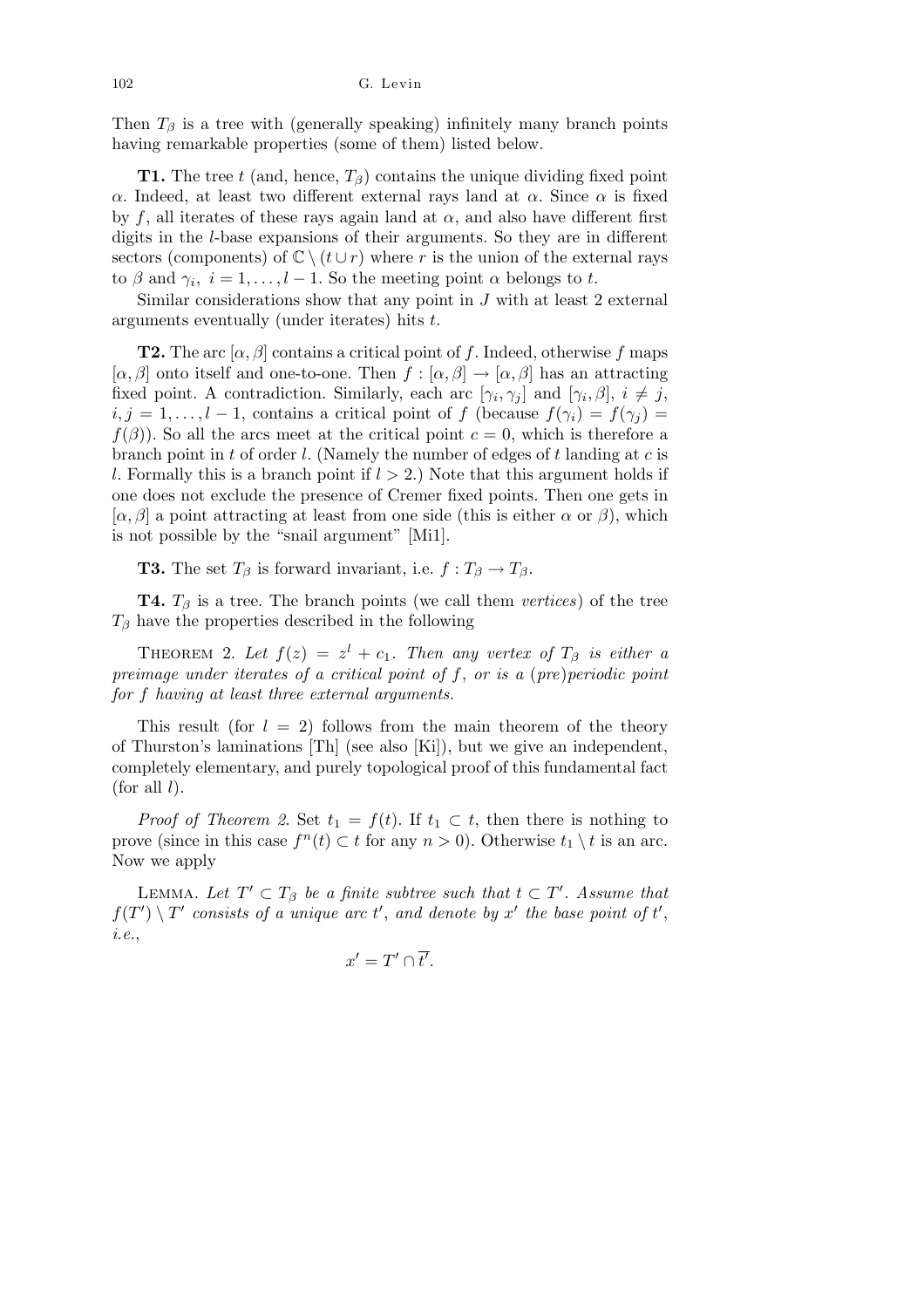*Then there exists*  $p \geq 1$  *such that* 

 $f^k(\overline{t'}) \cap T' = \{ f^k(x') \}$  *for*  $k = 0, \ldots, p-1$ ,

*and one of the following possibilities holds*:

- (1)  $f^{p-1}(x')$  *is the critical point of f*;
- (2)  $f^{p-1}(x')$  *is an extreme point of*  $T'$ ;
- (3)  $f^p(x')$  *is a vertex of*  $T' \cup f(T')$ *.*

REMARK 4. Case  $(2)$  can happen only if: either  $x'$  itself is an extreme point in  $T'$ , or case (1) happens for some  $p$ . This case is distinguished for the completeness of the scenario, it is not discussed in Theorem 2.

CLAIM. Assume that all iterates  $f^k(x')$  lie in  $T'$ ,  $k = 0, 1, 2, \ldots$ , and  $x'$ *is neither a preimage of a critical point of f under iterates nor a preimage of an extreme point of*  $T'$ *. Then either*  $x'$  *is a vertex of*  $T'$ *, or there is*  $q \ge 1$ *such that*  $f^q(x')$  *is a vertex of*  $T' \cup f(T')$ *.* 

Proof. If  $x'$  is already a vertex of  $T'$ , the claim holds. Otherwise a neighborhood of  $x'$  in  $T'$  is an arc. If, for every k, the point  $f^k(x')$  is not a vertex of  $T' \cup f(T')$ , then  $f^k(t')$  is an arc, which sticks out of  $T'$  at  $f^k(x')$ . Then two external rays to *x*<sup>'</sup> which are not separated by *T*<sup>'</sup>, but are separated by  $t'$ , will never be separated by  $T'$  by the forward iterates by  $f$ . A contradiction. This proves the claim.

By the Claim, if all  $f^k(x')$  lie in  $T'$ , then either (1), (2), or (3) happens. If some  $f^k(x')$  leaves  $T'$  for the first time, and neither  $(1), (2)$ , nor  $(3)$  happens, then the arcs  $t'$ , ...,  $f^{k-1}(t')$  stick out of  $T'$  while the arc  $f^k(t')$  sticks out of *t'*. Then we iterate the tree  $t' \cup f^k(t')$  (which grows up from the tree  $T'$  at the point *x*<sup>*'*</sup>) *k* times until it leaves *T*<sup>*'*</sup> and sticks out of the tree  $t' \cup f^k(t')$ , then we iterate the tree  $t' \cup f^k(t') \cup f^k(t' \cup f^k(t'))$ , and so on, so that *x'* will never return to  $T'$ , in particular to  $t$ , under the iterates. This contradicts the last assertion of **T1**. The Lemma is proved.

To finish the proof of Theorem 2, it is enough to find a sequence  $k_n \to \infty$ such that the trees

$$
T'_n := \bigcup_{i=0}^{k_n} f^i(t), \quad n = 0, 1, 2, \dots,
$$

have the following properties:

 $(**)$  any vertex of  $T'_n$  is either preperiodic or precritical,

 $(***)$   $f(T'_n) \setminus T'_n$  consists of a unique arc.

(If, for some *n*, this arc degenerates to a point, the final tree has finitely many vertices.)

To this end, we set  $T'_0 = t$ . Obviously,  $(**)$ – $(***)$  are true for the tree  $T'_0$ .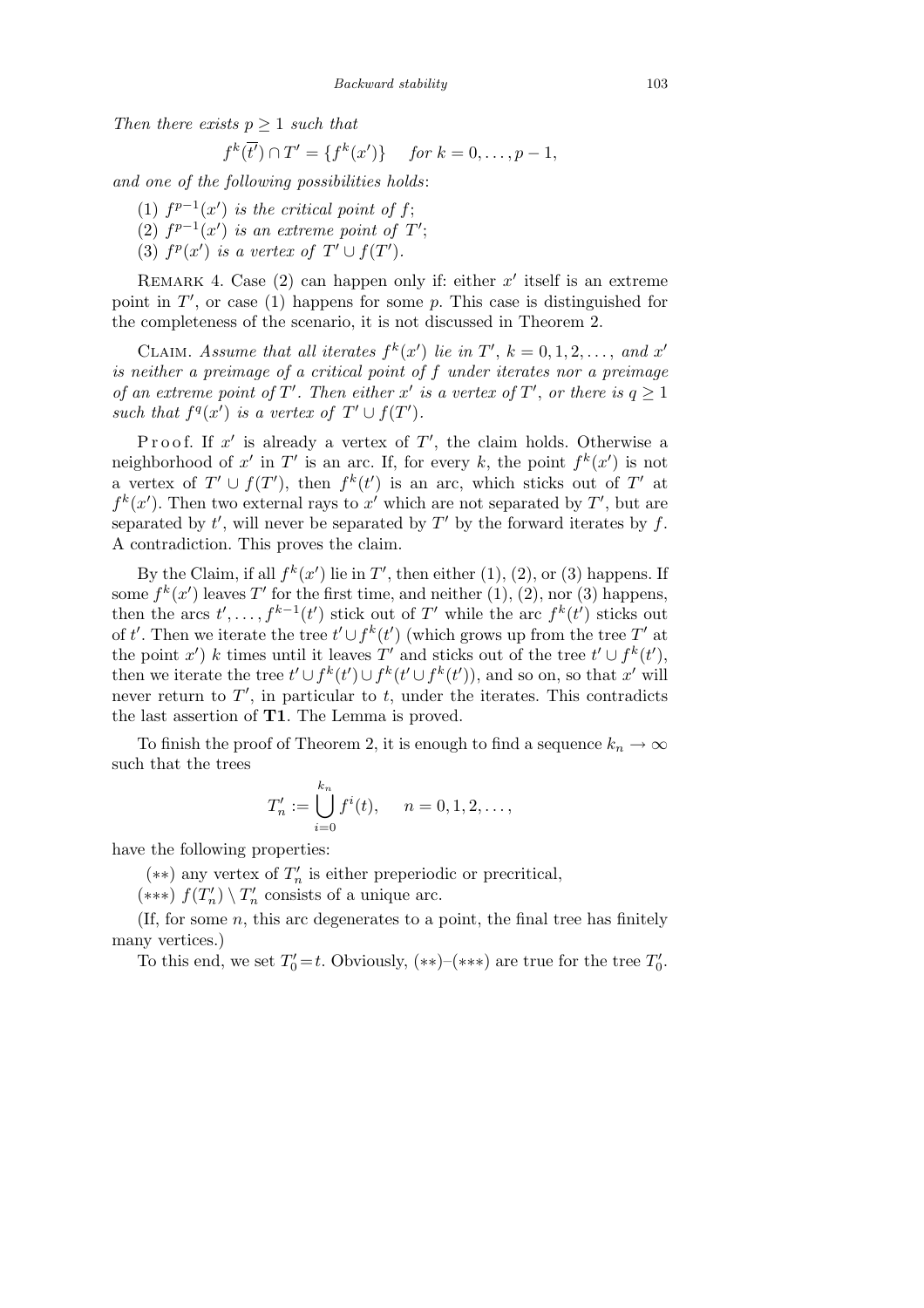104 G. Levin

We now describe the procedure of passage from  $T'_{n}$  to  $T'_{n+1}$ , proving by induction the properties (*∗∗*)–(*∗∗∗*).

The set  $f(T'_n) \setminus T'_n$  consists of one arc  $t'$  with base point  $x'$ , by the induction hypothesis. Apply the Lemma to the tree  $T_n'$ , and take the corresponding  $p \geq 1$ . By the Lemma, either (1), (2), or (3) holds (in particular,  $x'$  is either precritical, or an extreme point of  $T'_{n}$  (see Remark 4), or preperiodic, by the induction hypothesis). If  $(1)$  or  $(3)$  holds, we set

$$
T'_{n+1} = T'_n \cup f(T'_n) \cup \ldots \cup f^p(T'_n).
$$

Observe that

$$
T'_{n+1} = T'_{n} \cup t' \cup f(t') \cup \ldots \cup f^{p-1}(t').
$$

If (2) holds, we keep iterating until a *q*-iterate  $(q > 0)$  of the point *x'* becomes a non-extreme point of the tree  $T_n'$ , and then set

$$
T'_{n+1} = T'_{n} \cup f(T'_{n}) \cup \ldots \cup f^{q}(T'_{n}).
$$

(If  $q = \infty$ , the proof of the theorem is finished.) Observe that

$$
T'_{n+1} = T'_{n} \cup t' \cup f(t') \cup \ldots \cup f^{q-1}(t').
$$

and that  $x'$ , ...,  $f^{q-1}(x')$  are not vertices of  $T'_{n+1}$ .

Then  $(**)-(***)$  hold for the tree  $T'_{n+1}$ , and the induction step is completed.

REMARK 5. In the Lemma, one can choose  $p' \geq p$  in such a way that the statements of the Lemma hold with  $p'$  instead  $p$ , and with an extra property in case (3):  $f^{p'}(\overline{t'}) \cap (T' \cup f(T'))$  is a subarc of  $T' \cup f(T')$  (this shows how new vertices can appear under the iterates of the initial tree *t*).

Let us prove this. First, let  $f^p(x')$  be fixed by  $f$  (more generally, by an iterate of f). Then iterating the arc  $f^p(t')$  further, we find p' with the desired property. Indeed, take two external rays  $R_1$  and  $R_2$  which land at  $x := f<sup>p</sup>(x')$  and are such that no other rays land at *x* in the component of  $\mathbb{C} \setminus (R_1 \cup R_2)$  which contains the arc  $\gamma := f^q(t')$ . Since *x* is not a precritical point, there exists  $q \geq 0$  such that the rays  $f^q(R_1)$  and  $f^q(R_2)$  start with different digits (in their *d*-expansions). Hence,  $f^q(x) \in t$  and, moreover, the rays  $f^q(R_1)$  and  $f^q(R_2)$  land at  $f^q(x)$  from different sides of the tree *t* (i.e., separated by *t*). If  $f^q(\gamma) \cap t$  is not an arc (i.e., just the one-point set  $f^p(x)$ ), then there exists a ray *R* different from  $f^q(R_1)$  and  $f^q(R_2)$  that lands at *f*<sup>q</sup>(*x*) and lies in the same component of  $\mathbb{C}\setminus (f^q(R_1) \cup f^q(R_2))$  which contains  $f^q(\gamma)$ . Pulling back *R* by  $f^q$  from  $f^q(x)$  to *x*, we get another ray landing at *x* between  $R_1$  and  $R_2$ , which contradicts the choice of these rays. Thus  $f^q(\gamma) \cap t$  is an arc.

Second, let  $f^p(x')$  be not fixed by f. Assume that case (3) never happens. Consider  $f^{p+1}(t')$ . It is an arc which sticks out of  $T'$  at  $f^{p+1}(t')$  (otherwise  $p' = p + 1$ . Repeating again the considerations at the beginning of the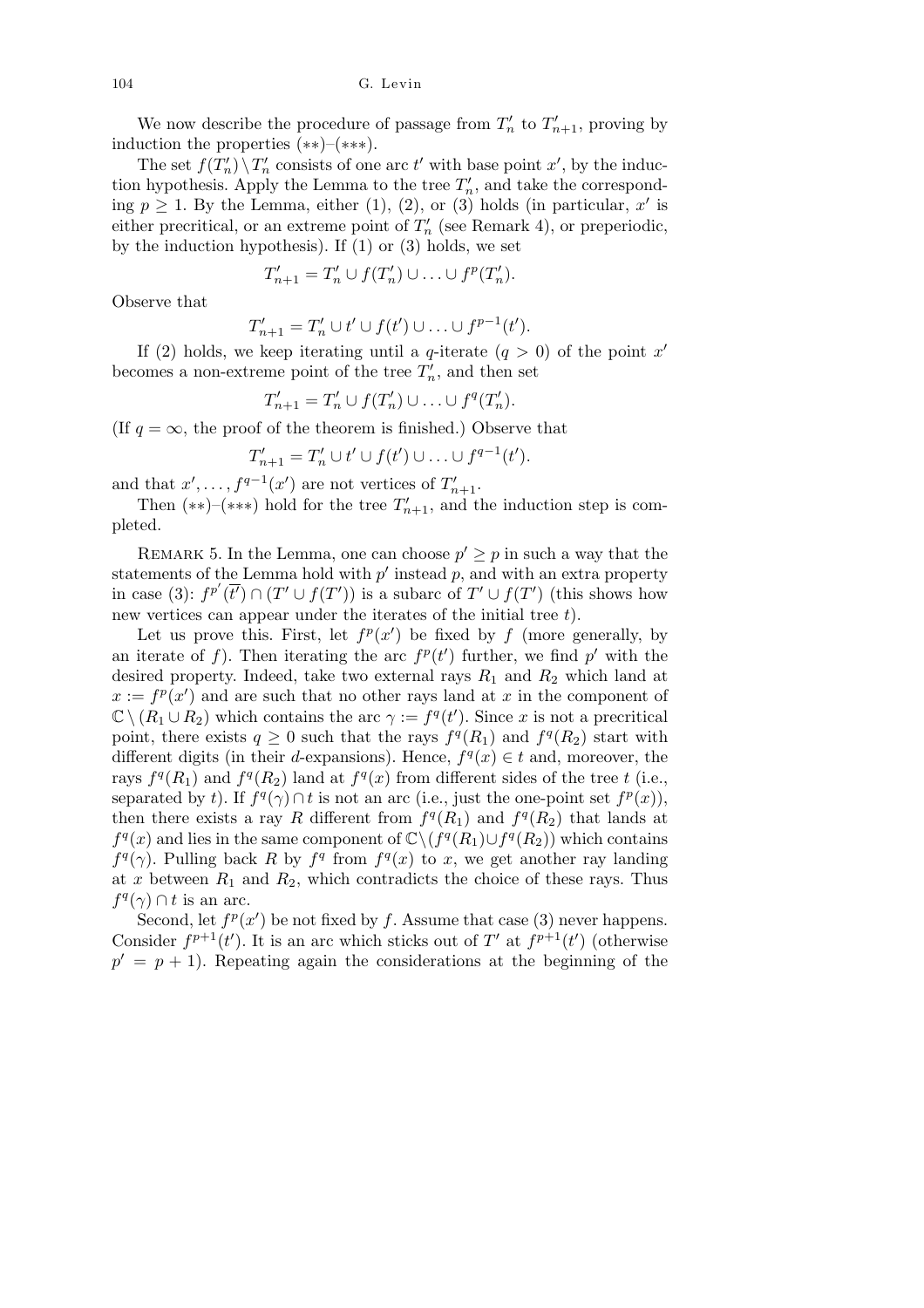proof of the claim, we find that some  $f^{q_1}(x')$ ,  $q_1 > q$ , is again a vertex of  $T' \cup f(T')$ , and so on till we get back to one of the points already passed through. Hence,  $f^p(x')$  is (pre)periodic, and  $p'$  exists.

Concluding the remark, let us note that the periodicity is needed here in order that branching of  $T'$  at an image is not larger than at  $f^p(x')$ .

## **4. Proof of the main statements**

*Proof of the implication* (a) $\Rightarrow$ (b) *of the Theorem.* Let  $K \subset J$  be a continuum in the locally connected *J*. Then *K* contains a non-trivial arc  $\gamma$  (for example, given two points  $x \neq y$  in *K*, the arc  $[x, y]$  must belong to *K*, because *J* does not separate the plane). Since any point of  $\gamma$  different from the end points has at least two external arguments, it eventually lands at the tree *t*. Moreover, there exists *n* so that  $f^{n}(\gamma)$  contains a subarc (denote it again by  $\gamma$ ) which lies in the tree  $T_\beta$ . Indeed, x and y eventually hit t, and one can assume that  $f^i(x) \neq f^j(y)$  for all *i*, *j*.

By a *semineighborhood* of a point  $z$  in  $\gamma$  we mean one of the two components of  $U \setminus \gamma$ , where U is a small enough neighborhood of *z*. It defines two sides of the point *z*. If *x* is any point of  $\gamma$  close enough to *z*, there is an external ray of *f* which lands at *x* on a given side of *z*. Take two such points  $x_1$  and  $x_2$  in  $\gamma$  and two corresponding external rays  $R_1$  and  $R_2$  on the same side of *z*. Then some iterate of *f* "separates"  $R_1$  and  $R_2$ : they will land on different sides of the tree  $T_\beta$  (different "sectors" in the complement of the union of *t* and the rays to  $f^{-1}(\beta)$ ). Therefore, this (or earlier) image of  $[x_1, x_2]$  under an iterate of f covers either the critical point or a vertex of  $T_\beta$ . In the former case, we can repeat the considerations. In the latter case, because of property **T4** (Theorem 2) of the tree, we always end up with capturing either a critical point for two different iterates, or a periodic vertex. Thus in either case *K* is not wandering.

*Proof of Corollary 1.* Let *J* be locally connected. Consider the Yoccoz structure starting, for example, from the fixed point  $\alpha$ , or from any other periodic point with rational non-zero combinatorial rotation number. Then by Theorem 1, the intersection of any nested sequence  $Y^h$  of closed pieces is a point as *h* tends to  $\infty$ . Moreover, since for any two open pieces with non-empty intersection one contains the other, "no wandering continuum" again implies that the maximum of the diameters of all pieces of a given height *h* tends to zero as *h* tends to  $\infty$ .

Let us prove the backward stability. Fix  $\varepsilon > 0$ . Choose also a closed neighborhood *W* of *J* bounded by some equipotential. By normality considerations, there exists  $\delta_1 > 0$  such that for any point *x* outside *W*, and for any component *V* of  $f^{-n}(B(x, \delta_1))$ ,  $n = 1, 2, \ldots$ , the diameter of *V* is less than  $\varepsilon$ . It remains to find  $\delta_2 > 0$  with this property uniformly for all  $x \in W$ .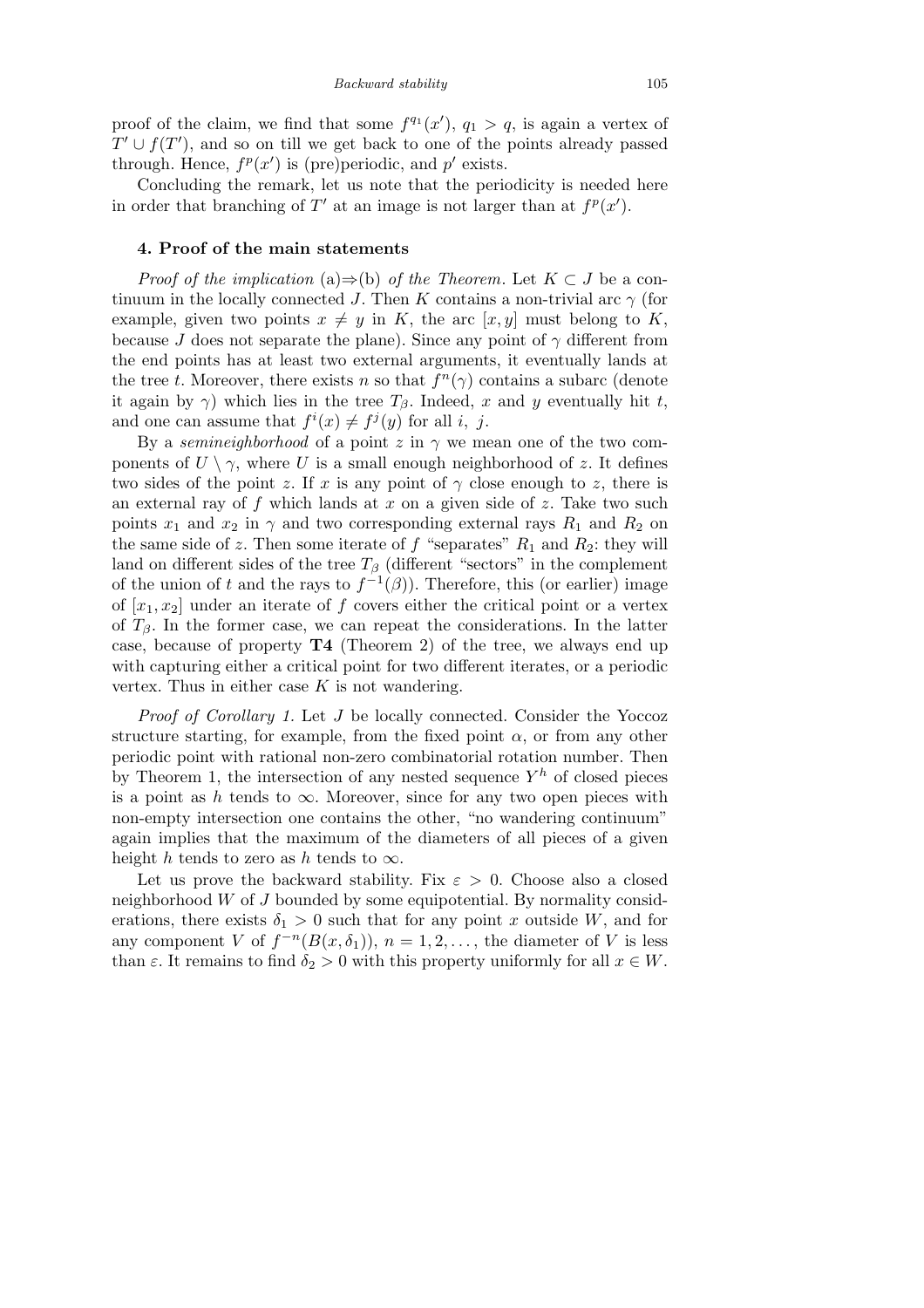By a standard compactness argument, it is enough to find  $\delta_2$  for any  $x \in W$ separately (i.e.,  $\delta_2 > 0$  depending on  $x \in W$ ). If  $x \in W$  is outside *J*,  $\delta_2$ exists by the same normality considerations. Fix  $x \in J$ . If x is a boundary point of a piece, then either it is one of the dividing periodic points, or it becomes an interior point of pieces of higher heights. In the former case, by a standard argument [Mi2], one can consider a finite union of pieces with this point at the boundary. Thus, in any case it is enough to deal with the point  $x \in J$  which is inside pieces. Then choose the height *h* so great that the diameter of any piece of this height is less than  $\varepsilon$ , and take  $\delta_2 > 0$  such that  $B(x, \delta_2)$  is inside a piece of this height.

**Added in proof.** Using the method of the paper, Theorem 2 has been generalized to any polynomial with all periodic points repelling; see A. Blokh and G. Levin, "Trees in Julia sets". Consequently, this yields a generalization of Corollary 1 and Theorem 1 ("no wandering continuum" if and only if "*J* is locally connected") to such polynomials. J. Kiwi has recently told me how a different proof of the latter statement follows from [Ki]. I thank him for helpful discussions.

#### **References**

- [BH] B. Branner and J. H. Hubbard, *The iteration of cubic polynomials*, *Part II*: *Patterns and parapatterns*, Acta Math. 169 (1992), 229–325.
- [CJY] L. Carleson, P. Jones and J.-C. Yoccoz, *Julia and John*, Bol. Soc. Brasil. Math. 25 (1994), 1–30.
- [DH] A. Douady et J. H. Hubbard, *Etude dynamique des polynômes complexes I*, *II*, Publ. Math. Orsay 84–02, 85–04.
- [F] P. F a t o u, *Sur les ´equations fonctionnelles*, Bull. Soc. Math. France 47 (1919), 161–271.
- [H] J. H. Hubbard, *Local connectivity of Julia sets and bifurcation loci: three theorems of J.-C. Yoccoz* , preprint, IHES/M/92/79 (1992).
- [Ki] J. Kiwi, *Rational rays and critical portraits of complex polynomials*, thesis, Stony Brook, 1997.
- [LvS] G. Levin and S. van Strien, *Local connectivity of the Julia set of real polynomials*, Ann. of Math. 147 (1998), 471–541.
- [Ly] M. Lyubich, *Geometry of quadratic polynomials: moduli, rigidity and local connectivity*, Acta Math. 178 (1997), 185–297.
- [Ma] R. Mañé, *On a theorem of Fatou*, Bol. Soc. Brasil. Math. 24 (1993), 1–11.
- [McM] C. McMullen, *Complex Dynamics and Renormalization*, Ann. of Math. Stud. 135, Princeton Univ. Press, 1994.
- [Mi1] J. Milnor, *Dynamics in one complex variable: introductory lectures*, Stony Brook Preprint 1990/5.
- [Mi2] —, *Local connectivity of Julia sets*: *expository lectures*, Stony Brook Preprint 1992/11.
- [Pr] F. P r z y t y c ki, *Iteration of holomorphic Collet–Eckmann maps*: *conformal and invariant measures*, Trans. Amer. Math. Soc. 352 (1998), 717–742.
- [P-M] R. Pérez-Marco, *Topology of Julia sets and hedgehogs*, Orsay, preprint 94–48 (1994).